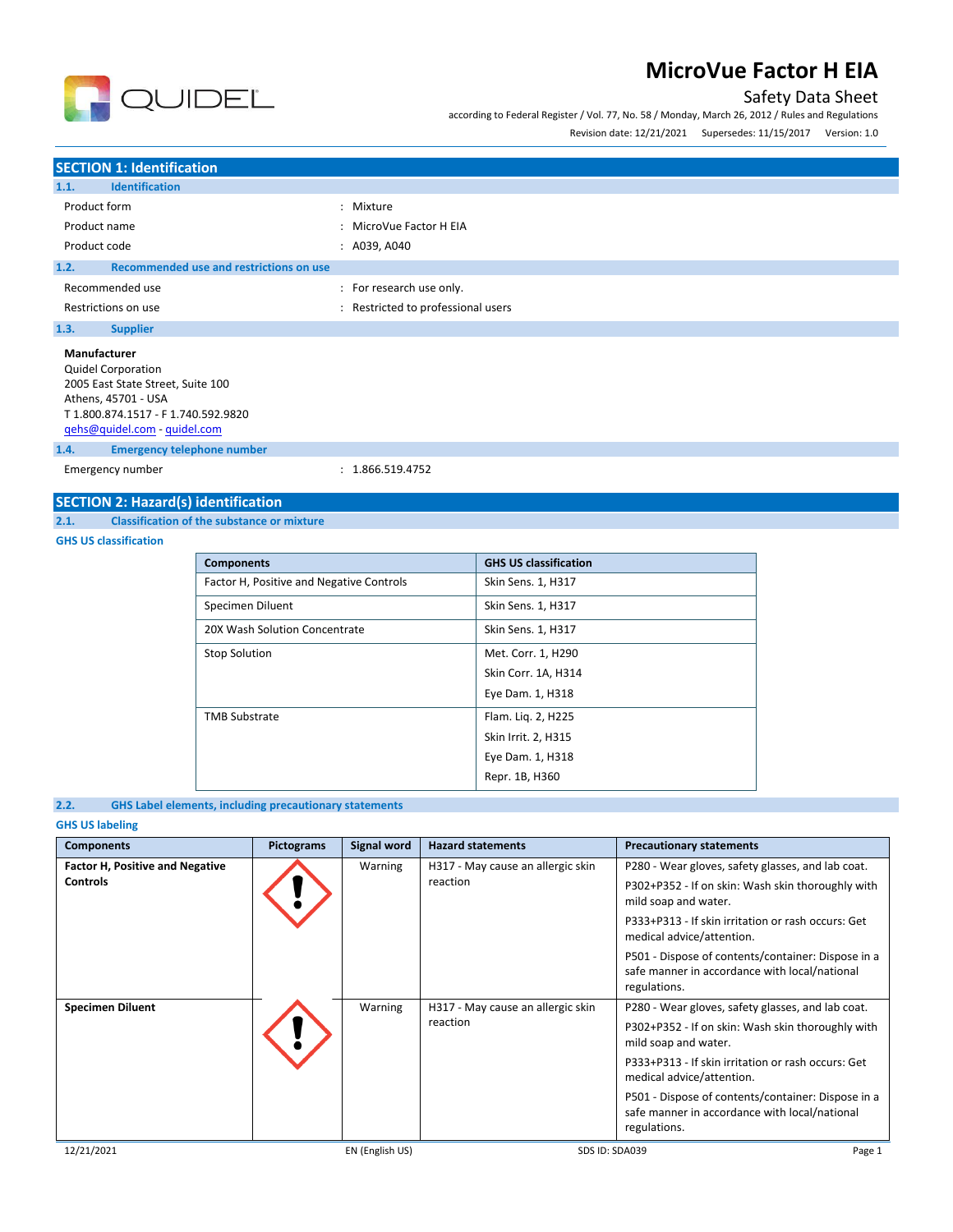



according to Federal Register / Vol. 77, No. 58 / Monday, March 26, 2012 / Rules and Regulations Revision date: 12/21/2021 Supersedes: 11/15/2017 Version: 1.0

| <b>20X Wash Solution Concentrate</b> | Warning | H317 - May cause an allergic skin<br>reaction                     | P280 - Wear gloves, safety glasses, and lab coat.<br>P302+P352 - If on skin: Wash skin thoroughly with<br>mild soap and water.                          |
|--------------------------------------|---------|-------------------------------------------------------------------|---------------------------------------------------------------------------------------------------------------------------------------------------------|
|                                      |         |                                                                   | P333+P313 - If skin irritation or rash occurs: Get<br>medical advice/attention.                                                                         |
|                                      |         |                                                                   | P501 - Dispose of contents/container: Dispose in a<br>safe manner in accordance with local/national<br>regulations.                                     |
| <b>Stop Solution</b>                 | Danger  | H290 - May be corrosive to metals                                 | P260 - Do not breathe mist, spray.                                                                                                                      |
|                                      |         | H314 - Causes severe skin burns                                   | P280 - Wear gloves, safety glasses, and lab coat.                                                                                                       |
|                                      |         | and eye damage<br>H318 - Causes serious eye damage                | P304+P340 - If inhaled: Remove person to fresh<br>air and keep comfortable for breathing.                                                               |
|                                      |         |                                                                   | P305+P351+P338 - IF IN EYES: Rinse cautiously<br>with water for several minutes. Remove contact<br>lenses, if present and easy to do. Continue rinsing. |
|                                      |         |                                                                   | P321 - Specific treatment: Seek medical attention<br>if ill effect develops.                                                                            |
|                                      |         |                                                                   | P501 - Dispose of contents/container: Dispose in a<br>safe manner in accordance with local/national<br>regulations.                                     |
| <b>TMB Substrate</b>                 | Danger  | H225 - Highly flammable liquid and                                | P264 - Wash hands thoroughly after handling.                                                                                                            |
|                                      |         | vapor                                                             | P280 - Wear gloves, safety glasses, and lab coat.                                                                                                       |
|                                      |         | H315 - Causes skin irritation<br>H318 - Causes serious eye damage | P302+P352 - If on skin: Wash skin thoroughly with<br>mild soap and water.                                                                               |
|                                      |         | H360 - May damage fertility or the<br>unborn child                | P305+P351+P338 - IF IN EYES: Rinse cautiously<br>with water for several minutes. Remove contact<br>lenses, if present and easy to do. Continue rinsing. |
|                                      |         |                                                                   | P332+P313 - If skin irritation occurs: Get medical<br>advice/attention.                                                                                 |
|                                      |         |                                                                   | P501 - Dispose of contents/container: Dispose in a<br>safe manner in accordance with local/national<br>regulations.                                     |

| <b>SECTION 3: Composition/Information on ingredients</b>                                               |                                                                                                                                                        |               |          |                                                                                                                                                                                              |  |  |  |
|--------------------------------------------------------------------------------------------------------|--------------------------------------------------------------------------------------------------------------------------------------------------------|---------------|----------|----------------------------------------------------------------------------------------------------------------------------------------------------------------------------------------------|--|--|--|
| <b>Name</b>                                                                                            | <b>Chemical name</b>                                                                                                                                   | CAS#          | %        | <b>GHS US classification</b>                                                                                                                                                                 |  |  |  |
| 1. Factor H, Positive and Negative Controls<br>2. Specimen Diluent<br>3. 20X Wash Solution Concentrate | Mixture for ProClin 300:<br>5-chloro-2-methyl-2H-isothiazol-3-one<br>[EC no. 247-500-7] and 2-methyl-2H -<br>isothiazol-3-one [EC no. 220-239-6] (3:1) | 55965-84-9    | 0.035    | Acute Tox. 3 (Oral), H301<br>Acute Tox. 3 (Dermal), H311<br>Acute Tox. 3 (Inhalation), H331<br>Skin Corr. 1B, H314<br>Skin Sens. 1, H317<br>Aquatic Acute 1, H400<br>Aquatic Chronic 1, H410 |  |  |  |
| <b>Stop Solution</b>                                                                                   | hydrochloric acid  %                                                                                                                                   | 7647-01-0     | $1 - 5$  | Met. Corr. 1, H290<br>Skin Corr. 1, H314<br>Eye Dam. 1, H318<br>STOT SE 3, H335                                                                                                              |  |  |  |
| <b>TMB Substrate</b>                                                                                   | 1-ethylpyrrolidin-2-one                                                                                                                                | 2687-91-4     | $1 - 5$  | Flam. Liq. 4, H227<br>Eye Dam. 1, H318<br>Repr. 1B, H360                                                                                                                                     |  |  |  |
|                                                                                                        | 1-methyl-2-pyrrolidone                                                                                                                                 | 872-50-4      | $1 - 10$ | Flam. Liq. 4, H227<br>Skin Irrit. 2, H315<br>Eye Irrit. 2, H319<br>Repr. 1B, H360<br>STOT SE 3, H335                                                                                         |  |  |  |
|                                                                                                        | acetone                                                                                                                                                | $67 - 64 - 1$ | $1 - 10$ | Flam. Liq. 2, H225<br>Eye Irrit. 2A, H319<br>STOT SE 3, H336                                                                                                                                 |  |  |  |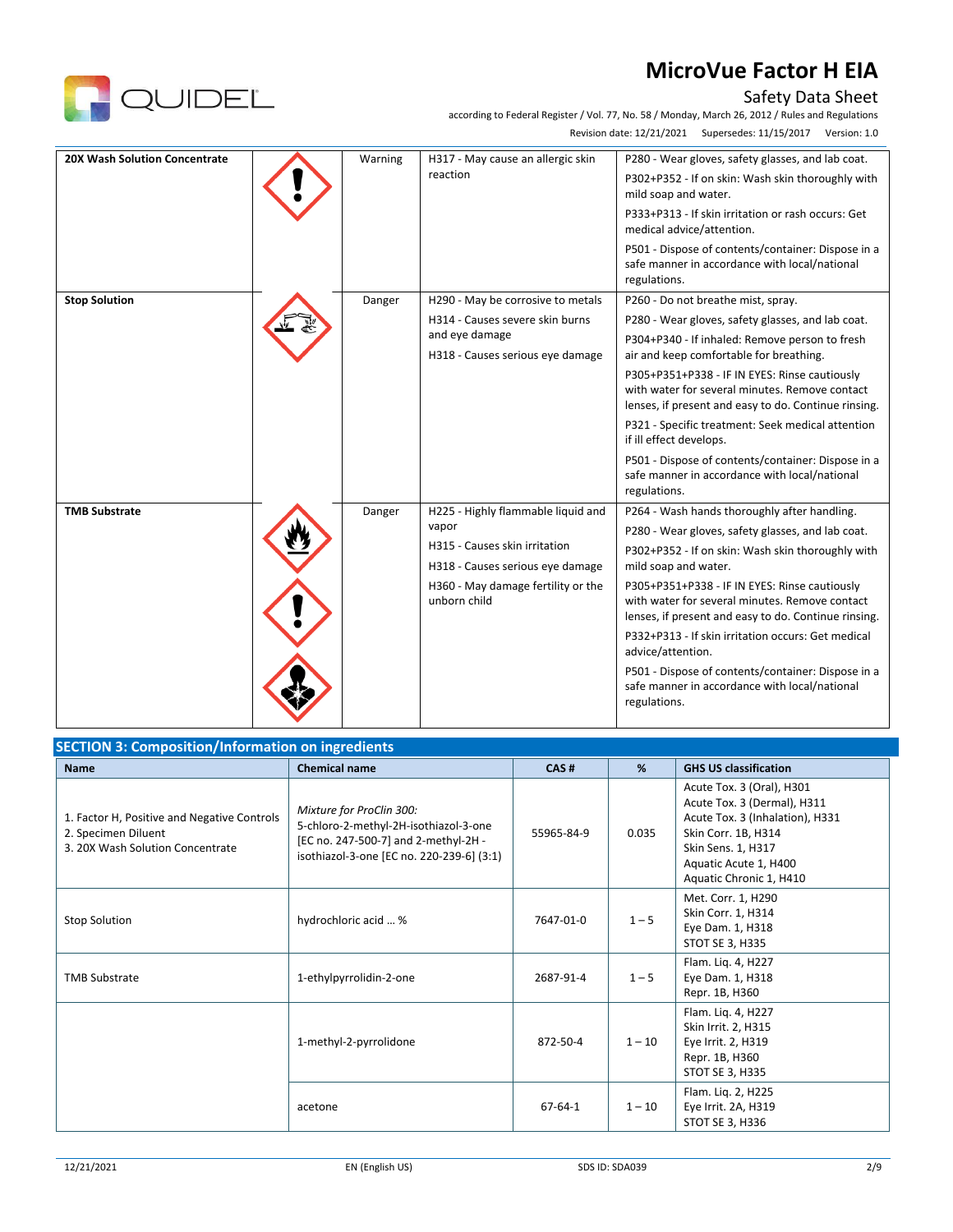

### Safety Data Sheet

according to Federal Register / Vol. 77, No. 58 / Monday, March 26, 2012 / Rules and Regulations

Revision date: 12/21/2021 Supersedes: 11/15/2017 Version: 1.0

#### Full text of hazard classes and H-statements : see section 16

| <b>SECTION 4: First-aid measures</b>                                 |                                                                                                                                                       |  |  |  |
|----------------------------------------------------------------------|-------------------------------------------------------------------------------------------------------------------------------------------------------|--|--|--|
| <b>Description of first aid measures</b><br>4.1.                     |                                                                                                                                                       |  |  |  |
| First-aid measures general                                           | : IF exposed or concerned: Get medical advice/attention.                                                                                              |  |  |  |
| First-aid measures after inhalation                                  | : Remove person to fresh air and keep comfortable for breathing.                                                                                      |  |  |  |
| First-aid measures after skin contact                                | Rinse skin with water/shower. If skin irritation or rash occurs: Get medical advice/attention.                                                        |  |  |  |
| First-aid measures after eye contact                                 | Rinse cautiously with water for several minutes. Remove contact lenses, if present and easy to do.<br>Continue rinsing. Call a physician immediately. |  |  |  |
| First-aid measures after ingestion                                   | : Call a poison center or a doctor if you feel unwell.                                                                                                |  |  |  |
| Most important symptoms and effects (acute and delayed)<br>4.2.      |                                                                                                                                                       |  |  |  |
| Symptoms/effects after skin contact                                  | : Irritation. May cause an allergic skin reaction.                                                                                                    |  |  |  |
| Symptoms/effects after eye contact                                   | : Serious damage to eyes.                                                                                                                             |  |  |  |
| Immediate medical attention and special treatment, :<br>if necessary | Treat symptomatically.                                                                                                                                |  |  |  |
| <b>SECTION 5: Fire-fighting measures</b>                             |                                                                                                                                                       |  |  |  |

|             | <b>PLUTION 9. FILE TIRINIIIR INCOSULES</b>                     |  |                                                                                                                                           |  |  |
|-------------|----------------------------------------------------------------|--|-------------------------------------------------------------------------------------------------------------------------------------------|--|--|
| 5.1.        | Suitable (and unsuitable) extinguishing media                  |  |                                                                                                                                           |  |  |
|             | Suitable extinguishing media                                   |  | Water spray. Dry powder. Foam. Carbon dioxide.                                                                                            |  |  |
| 5.2.        | Specific hazards arising from the chemical                     |  |                                                                                                                                           |  |  |
| Fire hazard |                                                                |  | Highly flammable liquid and vapor.                                                                                                        |  |  |
| 5.3.        | Special protective equipment and precautions for fire-fighters |  |                                                                                                                                           |  |  |
|             | Protection during firefighting                                 |  | Do not attempt to take action without suitable protective equipment. Self-contained breathing<br>apparatus. Complete protective clothing. |  |  |

|                           | <b>SECTION 6: Accidental release measures</b>                       |  |                                                                                                                                                                                                       |  |  |  |
|---------------------------|---------------------------------------------------------------------|--|-------------------------------------------------------------------------------------------------------------------------------------------------------------------------------------------------------|--|--|--|
| 6.1.                      | Personal precautions, protective equipment and emergency procedures |  |                                                                                                                                                                                                       |  |  |  |
| 6.1.1.                    | For non-emergency personnel<br><b>Emergency procedures</b>          |  | No open flames, no sparks, and no smoking. Only qualified personnel equipped with suitable protective<br>equipment may intervene. Avoid breathing mist, spray.                                        |  |  |  |
| 6.1.2.                    | For emergency responders                                            |  |                                                                                                                                                                                                       |  |  |  |
|                           | Protective equipment                                                |  | Do not attempt to take action without suitable protective equipment. For further information refer to<br>section 8: "Exposure controls/personal protection".                                          |  |  |  |
| 6.2.                      | <b>Environmental precautions</b>                                    |  |                                                                                                                                                                                                       |  |  |  |
|                           | <b>Environmental precautions</b>                                    |  | : Avoid release to the environment. Notify authorities if product enters sewers or public waters.                                                                                                     |  |  |  |
| 6.3.                      | Methods and material for containment and cleaning up                |  |                                                                                                                                                                                                       |  |  |  |
|                           | Methods for cleaning up                                             |  | : Take up liquid spill into absorbent material. Notify authorities if product enters sewers or public waters.                                                                                         |  |  |  |
|                           | Other information                                                   |  | Dispose of materials or solid residues at an authorized site.                                                                                                                                         |  |  |  |
|                           | Reference to other sections                                         |  | For further information refer to section 13.                                                                                                                                                          |  |  |  |
|                           | <b>SECTION 7: Handling and storage</b>                              |  |                                                                                                                                                                                                       |  |  |  |
| 7.1.                      | <b>Precautions for safe handling</b>                                |  |                                                                                                                                                                                                       |  |  |  |
|                           | Precautions for safe handling                                       |  | Ensure good ventilation of the work station. Wear personal protective equipment. Obtain special<br>instructions before use. Avoid contact with skin and eyes. Avoid breathing mist, spray.            |  |  |  |
|                           | Hygiene measures                                                    |  | Do not eat, drink or smoke when using this product. Always wash hands after handling the product.                                                                                                     |  |  |  |
| 7.2.                      | Conditions for safe storage, including any incompatibilities        |  |                                                                                                                                                                                                       |  |  |  |
| <b>Technical measures</b> |                                                                     |  | : Ground/bond container and receiving equipment.                                                                                                                                                      |  |  |  |
| Storage conditions        |                                                                     |  | Store in a well-ventilated place. Keep cool. Keep container tightly closed. Store in corrosive resistant<br>container with a resistant inner liner. Keep only in original container. Store locked up. |  |  |  |
|                           | Incompatible materials<br>Metals.                                   |  |                                                                                                                                                                                                       |  |  |  |
|                           | CECTION O. Evangura controls/norsonal protection                    |  |                                                                                                                                                                                                       |  |  |  |

|      | <b>SECTION 8: Exposure controls/personal protection</b> |
|------|---------------------------------------------------------|
| 8.1. | <b>Control parameters</b>                               |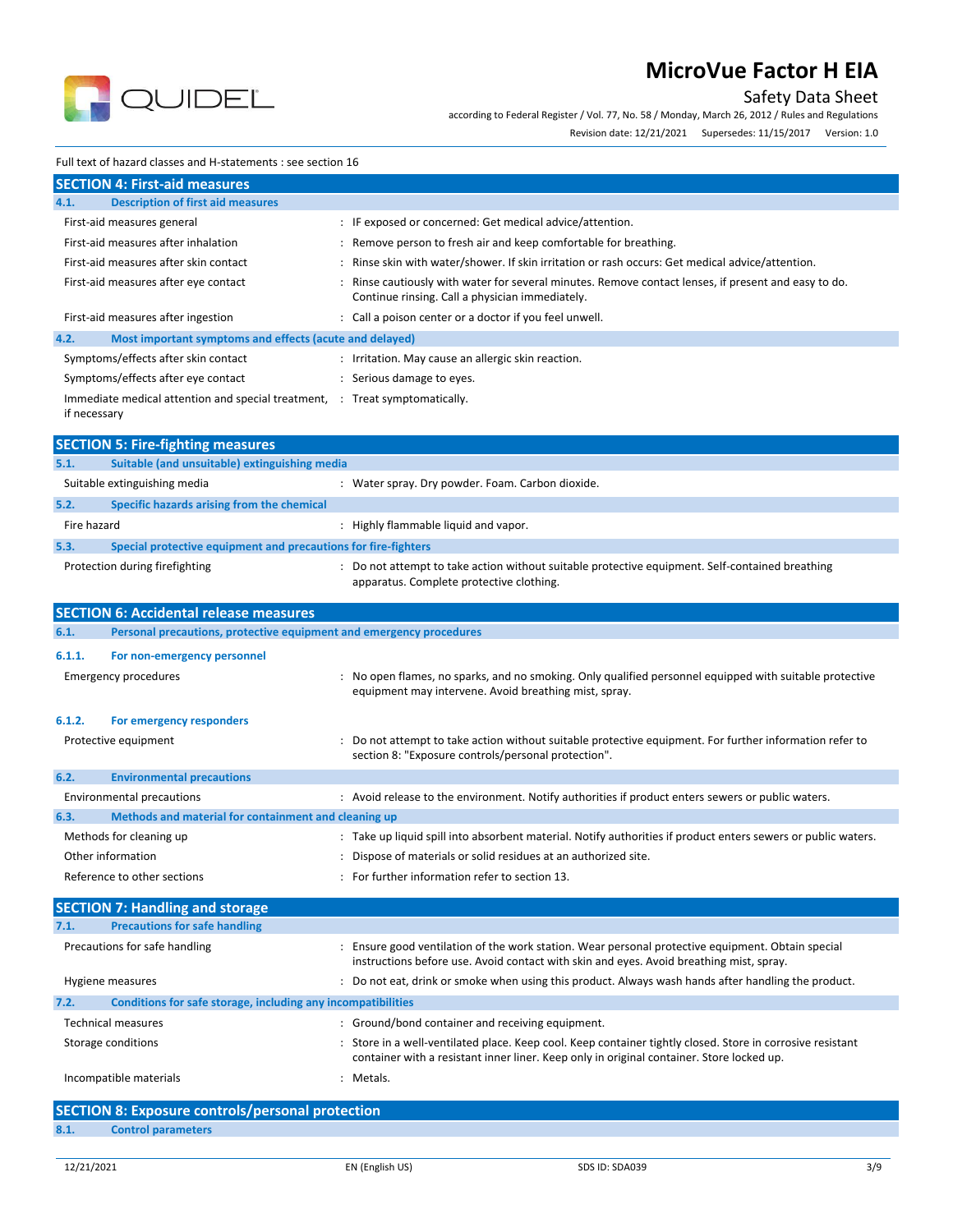

### Safety Data Sheet

according to Federal Register / Vol. 77, No. 58 / Monday, March 26, 2012 / Rules and Regulations

Revision date: 12/21/2021 Supersedes: 11/15/2017 Version: 1.0

| hydrochloric acid  % (7647-01-0)                |                                 |                                                                                                       |  |  |  |  |  |
|-------------------------------------------------|---------------------------------|-------------------------------------------------------------------------------------------------------|--|--|--|--|--|
| <b>OSHA</b>                                     | OSHA PEL C                      | 7 mg/m <sup>3</sup>                                                                                   |  |  |  |  |  |
| <b>OSHA</b>                                     | OSHA PEL C [ppm]                | 5 ppm                                                                                                 |  |  |  |  |  |
| <b>OSHA</b>                                     | <b>OSHA Annotated Table Z-1</b> |                                                                                                       |  |  |  |  |  |
| 1-methyl-2-pyrrolidone (872-50-4)               |                                 |                                                                                                       |  |  |  |  |  |
| <b>ACGIH</b><br><b>BEI</b>                      |                                 | 100 mg/l Parameter: 5-Hydroxy-N-methyl-2-pyrrolidone -<br>Medium: urine - Sampling time: End of shift |  |  |  |  |  |
| acetone (67-64-1)                               |                                 |                                                                                                       |  |  |  |  |  |
| <b>ACGIH</b><br>ACGIH OEL TWA [ppm]             |                                 | 250 ppm                                                                                               |  |  |  |  |  |
| <b>ACGIH</b>                                    | ACGIH OEL STEL [ppm]            | 500 ppm                                                                                               |  |  |  |  |  |
| 3.2.<br><b>Appropriate engineering controls</b> |                                 |                                                                                                       |  |  |  |  |  |

## Appropriate engineering controls **interpretent controls** : Ensure good ventilation of the work station.

Environmental exposure controls  $\cdot$  : Avoid release to the environment.

### **8.3. Individual protection measures/Personal protective equipment**

#### **Materials for protective clothing:**

Lab coat

#### **Hand Protection:**

Protective gloves

#### **Eye protection:**

Safety glasses

#### **Skin and body protection:**

Wear suitable protective clothing

#### **Respiratory protection:**

Wear respiratory protection.

#### **Personal protective equipment symbol(s):**



#### **Other information:**

Do not eat, drink or smoke when using this product.

| <b>SECTION 9: Physical and chemical properties</b>            |                        |  |  |  |  |  |
|---------------------------------------------------------------|------------------------|--|--|--|--|--|
| Information on basic physical and chemical properties<br>9.1. |                        |  |  |  |  |  |
| Physical state                                                | : Liquid               |  |  |  |  |  |
| Appearance                                                    | : EIA Kit              |  |  |  |  |  |
| Color                                                         | : No data available    |  |  |  |  |  |
| Odor                                                          | : Odorless             |  |  |  |  |  |
| Odor threshold                                                | : No data available    |  |  |  |  |  |
| pH                                                            | : Stop Solution, pH <1 |  |  |  |  |  |
| Melting point                                                 | : Not applicable       |  |  |  |  |  |
| Freezing point                                                | : No data available    |  |  |  |  |  |
| Boiling point                                                 | : No data available    |  |  |  |  |  |
| Flash point                                                   | : No data available    |  |  |  |  |  |
|                                                               |                        |  |  |  |  |  |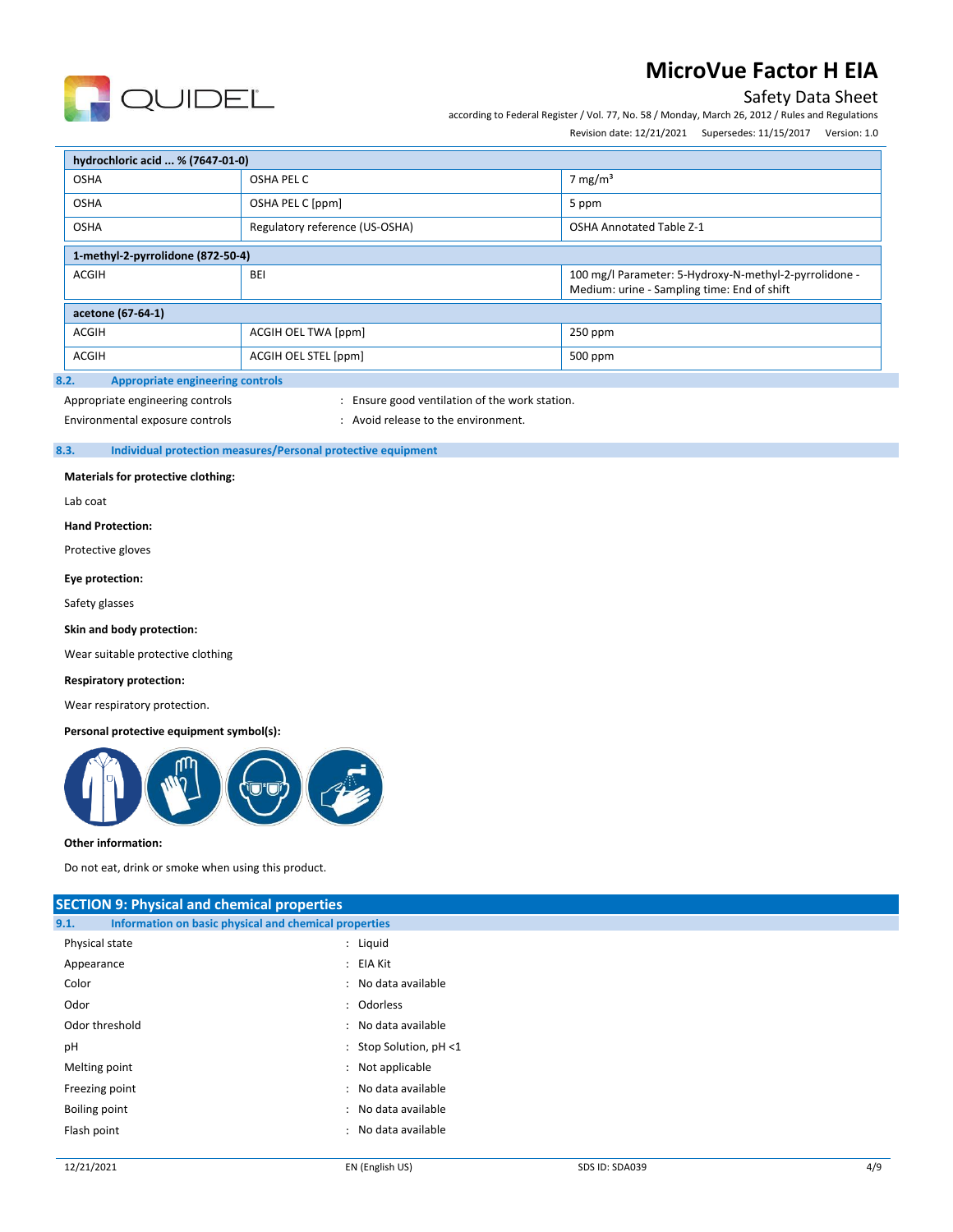

Safety Data Sheet

according to Federal Register / Vol. 77, No. 58 / Monday, March 26, 2012 / Rules and Regulations Revision date: 12/21/2021 Supersedes: 11/15/2017 Version: 1.0

| Relative evaporation rate (butyl acetate=1)     | : No data available |
|-------------------------------------------------|---------------------|
| Flammability (solid, gas)                       | : Not applicable    |
| Vapor pressure                                  | : No data available |
| Relative vapor density at 20 °C                 | : No data available |
| Relative density                                | : No data available |
| Solubility                                      | : No data available |
| Partition coefficient n-octanol/water (Log Pow) | : No data available |
| Auto-ignition temperature                       | : No data available |
| Decomposition temperature                       | : No data available |
| No data available Viscosity, kinematic          | : No data available |
| Viscosity, dynamic                              | : No data available |
| <b>Explosion limits</b>                         | : No data available |
| Explosive properties                            | : No data available |
| Oxidizing properties                            | : No data available |
| <b>Other information</b><br>9.2.                |                     |

No additional information available

| <u>tio auuttuttai illioittiation avallable</u> |  |
|------------------------------------------------|--|
| SECTION 10: Stability and reactivity           |  |

|         | <b>SECTION ID: Stability and reactivity</b>                                                          |
|---------|------------------------------------------------------------------------------------------------------|
| 10.1.   | <b>Reactivity</b>                                                                                    |
|         | Highly flammable liquid and vapor.                                                                   |
| 10.2.   | <b>Chemical stability</b>                                                                            |
|         | Stable under normal conditions.                                                                      |
| 10.3.   | <b>Possibility of hazardous reactions</b>                                                            |
|         | No dangerous reactions known under normal conditions of use.                                         |
| 10.4.   | <b>Conditions to avoid</b>                                                                           |
|         | Avoid contact with hot surfaces. Heat. No flames, no sparks. Eliminate all sources of ignition.      |
| 10.5.   | <b>Incompatible materials</b>                                                                        |
| Metals. |                                                                                                      |
| 10.6.   | <b>Hazardous decomposition products</b>                                                              |
|         | Under normal conditions of storage and use, hazardous decomposition products should not be produced. |

| <b>SECTION 11: Toxicological information</b> |                                                                                                                                             |
|----------------------------------------------|---------------------------------------------------------------------------------------------------------------------------------------------|
| Acute toxicity (oral)                        | : Not classified                                                                                                                            |
| Acute toxicity (dermal)                      | : Not classified                                                                                                                            |
| Acute toxicity (inhalation)                  | : Not classified                                                                                                                            |
|                                              | mixture of: 5-chloro-2-methyl-2H-isothiazol-3-one [EC no. 247-500-7] and 2-methyl-2H-isothiazol-3-one [EC no. 220-239-6] (3:1) (55965-84-9) |
| LD50 oral rat                                | 53 mg/kg (Rat, Literature study)                                                                                                            |
| ATE US (oral)                                | 53 mg/kg body weight                                                                                                                        |
| ATE US (dermal)                              | 300 mg/kg body weight                                                                                                                       |
| ATE US (gases)                               | 700 ppmV/4h                                                                                                                                 |
| ATE US (vapors)                              | $3$ mg/l/4h                                                                                                                                 |
| ATE US (dust, mist)                          | $0.5 \,\mathrm{mg}/l/4h$                                                                                                                    |
| 1-ethylpyrrolidin-2-one (2687-91-4)          |                                                                                                                                             |
| LD50 oral rat                                | 3200 mg/kg body weight (Equivalent or similar to OECD 401, Rat, Male / female, Experimental value,<br>Oral)                                 |
| LD50 dermal rat                              | > 2000 mg/kg body weight (OECD 402: Acute Dermal Toxicity, 24 h, Rat, Male / female, Experimental<br>value, Dermal)                         |
| LC50 Inhalation - Rat                        | > 5.1 mg/l (OECD 403: Acute Inhalation Toxicity, 4 h, Rat, Male / female, Experimental value, Inhalation<br>(aerosol))                      |
| ATE US (oral)                                | 3200 mg/kg body weight                                                                                                                      |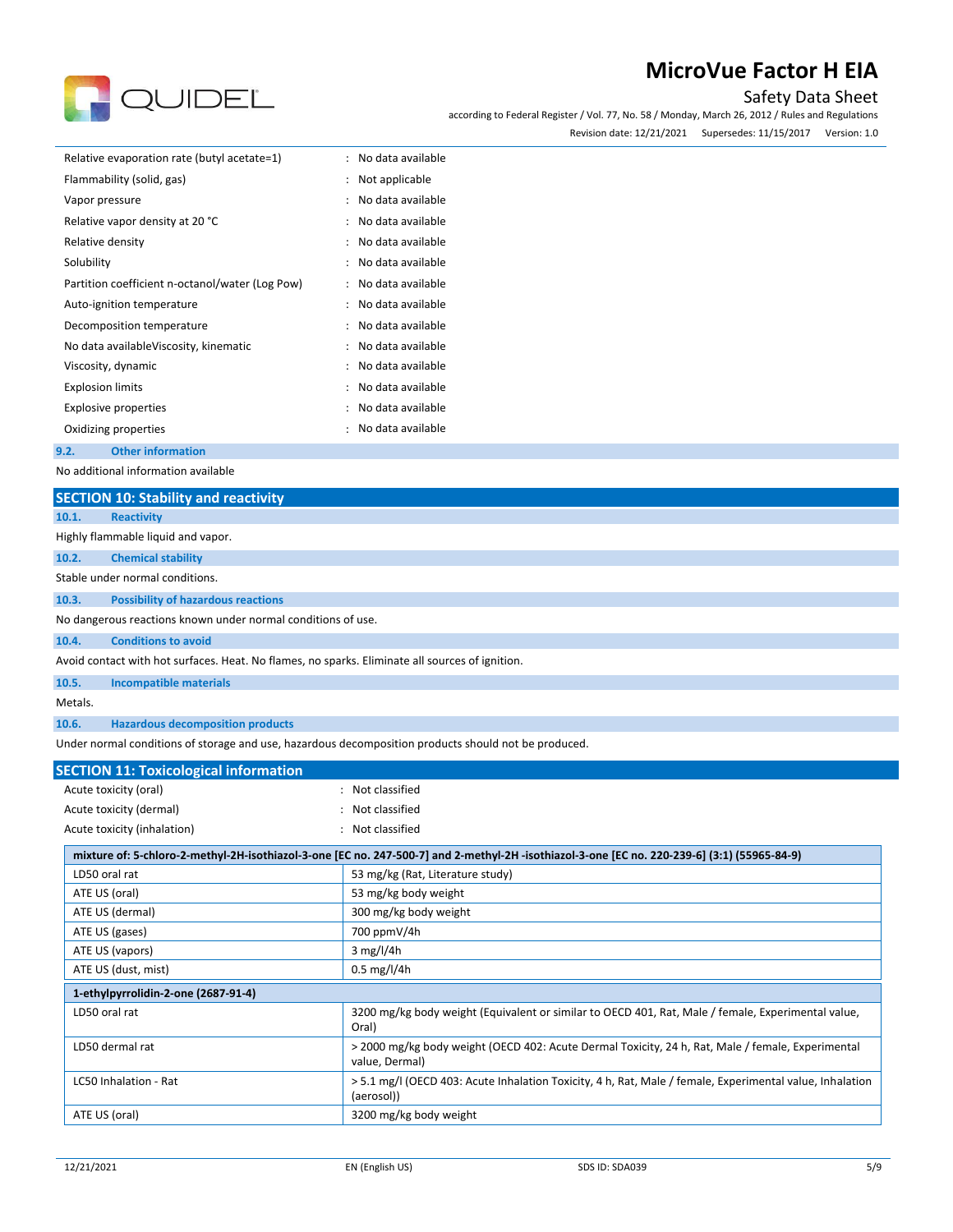

Safety Data Sheet

according to Federal Register / Vol. 77, No. 58 / Monday, March 26, 2012 / Rules and Regulations

Revision date: 12/21/2021 Supersedes: 11/15/2017 Version: 1.0

| 1-methyl-2-pyrrolidone (872-50-4)           |                                                                                                                                                  |
|---------------------------------------------|--------------------------------------------------------------------------------------------------------------------------------------------------|
| LD50 oral rat                               | 4150 mg/kg body weight (Equivalent or similar to OECD 401, Rat, Male / female, Experimental value,<br>Oral, $14 \text{ day}(s)$                  |
| LD50 dermal rat                             | > 5000 mg/kg body weight (Equivalent or similar to OECD 402, 24 h, Rat, Male / female, Experimental<br>value, Dermal, 14 day(s))                 |
| LC50 Inhalation - Rat                       | > 5.1 mg/l air (OECD 403: Acute Inhalation Toxicity, 4 h, Rat, Male / female, Experimental value,<br>Inhalation (aerosol), $14 \text{ day}(s)$ ) |
| ATE US (oral)                               | 4150 mg/kg body weight                                                                                                                           |
| acetone (67-64-1)                           |                                                                                                                                                  |
| LD50 oral rat                               | 5800 mg/kg (Equivalent or similar to OECD 401, Rat, Female, Experimental value)                                                                  |
| LD50 dermal rabbit                          | 20000 mg/kg (Equivalent or similar to OECD 402, Rabbit, Male, Experimental value)                                                                |
| LC50 Inhalation - Rat                       | 76 mg/l (Other, 4 h, Rat, Female, Experimental value)                                                                                            |
| ATE US (oral)                               | 5800 mg/kg body weight                                                                                                                           |
| ATE US (dermal)                             | 20000 mg/kg body weight                                                                                                                          |
| ATE US (vapors)                             | 76 mg/l/4h                                                                                                                                       |
| ATE US (dust, mist)                         | 76 mg/l/4h                                                                                                                                       |
| Skin corrosion/irritation                   | : Causes skin irritation.                                                                                                                        |
| Serious eye damage/irritation               | Causes serious eye irritation.                                                                                                                   |
| Respiratory or skin sensitization           | May cause an allergic skin reaction.                                                                                                             |
| Germ cell mutagenicity                      | Not classified                                                                                                                                   |
| Carcinogenicity<br>$\overline{\phantom{a}}$ | Not classified                                                                                                                                   |
| hydrochloric acid  % (7647-01-0)            |                                                                                                                                                  |
| IARC group                                  | 3 - Not classifiable                                                                                                                             |
| Reproductive toxicity                       | May damage fertility or the unborn child.                                                                                                        |
| STOT-single exposure                        | Not classified                                                                                                                                   |
| hydrochloric acid  % (7647-01-0)            |                                                                                                                                                  |
| STOT-single exposure                        | May cause respiratory irritation.                                                                                                                |
| 1-methyl-2-pyrrolidone (872-50-4)           |                                                                                                                                                  |
| STOT-single exposure                        | May cause respiratory irritation.                                                                                                                |
| acetone (67-64-1)                           |                                                                                                                                                  |
| STOT-single exposure                        | May cause drowsiness or dizziness.                                                                                                               |
| STOT-repeated exposure                      | Not classified                                                                                                                                   |
| Aspiration hazard                           | Not classified                                                                                                                                   |
| Viscosity, kinematic                        | No data available                                                                                                                                |
| Symptoms/effects after skin contact         | Irritation. May cause an allergic skin reaction.                                                                                                 |
| Symptoms/effects after eye contact          | : Serious damage to eyes.                                                                                                                        |

### **SECTION 12: Ecological information 12.1. Toxicity**

Ecology - general **interproduct is not considered harmful to aquatic organisms or to cause long-term adverse effects in the** environment.

| mixture of: 5-chloro-2-methyl-2H-isothiazol-3-one [EC no. 247-500-7] and 2-methyl-2H-isothiazol-3-one [EC no. 220-239-6] (3:1) (55965-84-9) |                                                                                                                                                        |  |
|---------------------------------------------------------------------------------------------------------------------------------------------|--------------------------------------------------------------------------------------------------------------------------------------------------------|--|
| LC50 - Fish [1]                                                                                                                             | 0.28 mg/l (96 h, Lepomis macrochirus, Literature)                                                                                                      |  |
| EC50 - Crustacea [1]                                                                                                                        | 0.16 mg/l (48 h, Daphnia magna, Literature)                                                                                                            |  |
| 1-ethylpyrrolidin-2-one (2687-91-4)                                                                                                         |                                                                                                                                                        |  |
| LC50 - Fish [1]                                                                                                                             | > 465 mg/l (OECD 203: Fish, Acute Toxicity Test, 96 h, Brachydanio rerio, Static system, Fresh water,<br>Experimental value, Nominal concentration)    |  |
| EC50 - Crustacea [1]                                                                                                                        | > 104 mg/l (OECD 202: Daphnia sp. Acute Immobilisation Test, 48 h, Daphnia magna, Static system,<br>Fresh water, Experimental value, Locomotor effect) |  |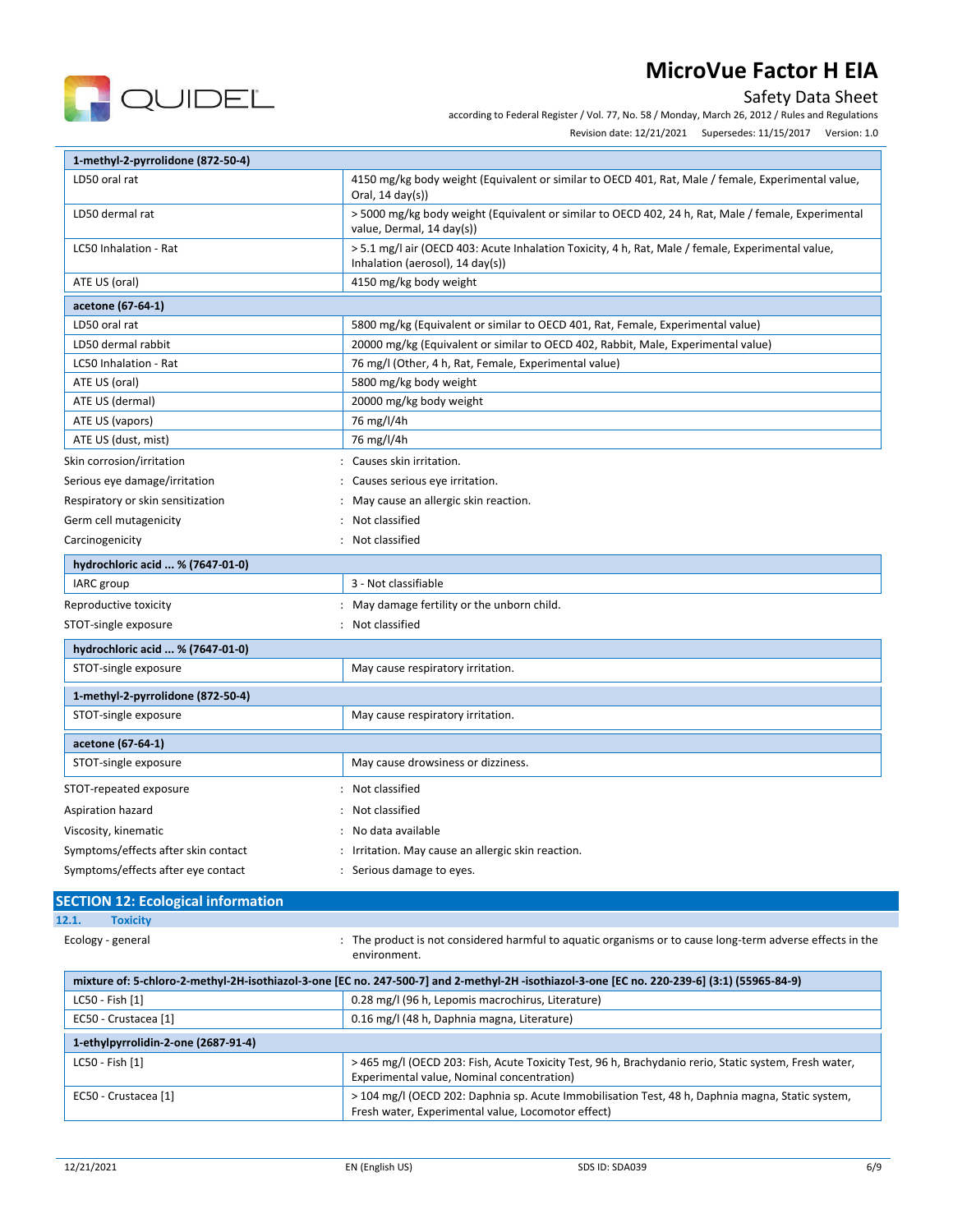



according to Federal Register / Vol. 77, No. 58 / Monday, March 26, 2012 / Rules and Regulations

Revision date: 12/21/2021 Supersedes: 11/15/2017 Version: 1.0

| 1-methyl-2-pyrrolidone (872-50-4)                                    |                                                                                                                                              |
|----------------------------------------------------------------------|----------------------------------------------------------------------------------------------------------------------------------------------|
| LC50 - Fish [1]                                                      | > 500 mg/l (96 h, Oncorhynchus mykiss, Static system, Fresh water, Experimental value)                                                       |
| EC50 - Crustacea [1]                                                 | 1107 mg/l (EPA 660/3 - 75/009, 96 h, Palaemonetes vulgaris, Static system, Salt water, Experimental<br>value)                                |
| EC50 - Crustacea [2]                                                 | > 1000 mg/l (DIN 38412-11, 24 h, Daphnia magna, Static system, Fresh water, Experimental value)                                              |
| acetone (67-64-1)                                                    |                                                                                                                                              |
| LC50 - Fish [1]                                                      | 5540 mg/l (EU Method C.1, 96 h, Salmo gairdneri, Static system, Fresh water, Experimental value)                                             |
| <b>Persistence and degradability</b><br>12.2.                        |                                                                                                                                              |
|                                                                      | mixture of: 5-chloro-2-methyl-2H-isothiazol-3-one [EC no. 247-500-7] and 2-methyl-2H -isothiazol-3-one [EC no. 220-239-6] (3:1) (55965-84-9) |
| Biochemical oxygen demand (BOD)                                      | Not applicable                                                                                                                               |
| Chemical oxygen demand (COD)                                         | Not applicable                                                                                                                               |
| ThOD                                                                 | Not applicable                                                                                                                               |
| BOD (% of ThOD)                                                      | Not applicable                                                                                                                               |
| hydrochloric acid  % (7647-01-0)                                     |                                                                                                                                              |
| Persistence and degradability                                        | Biodegradability: not applicable.                                                                                                            |
|                                                                      |                                                                                                                                              |
| 1-ethylpyrrolidin-2-one (2687-91-4)<br>Persistence and degradability | Readily biodegradable in water.                                                                                                              |
|                                                                      |                                                                                                                                              |
| 1-methyl-2-pyrrolidone (872-50-4)                                    |                                                                                                                                              |
| Persistence and degradability                                        | Biodegradable in the soil. Readily biodegradable in water.                                                                                   |
| Biochemical oxygen demand (BOD)                                      | 1.07 g $O2/g$ substance                                                                                                                      |
| Chemical oxygen demand (COD)                                         | 1.56 g $O_2/g$ substance                                                                                                                     |
| ThOD                                                                 | 1.9 g $O_2/g$ substance                                                                                                                      |
| BOD (% of ThOD)                                                      | 0.56                                                                                                                                         |
| acetone (67-64-1)                                                    |                                                                                                                                              |
| Persistence and degradability                                        | Biodegradable in the soil. Biodegradable in the soil under anaerobic conditions. Readily biodegradable<br>in water.                          |
| Biochemical oxygen demand (BOD)                                      | 1.43 g $O_2/g$ substance                                                                                                                     |
| Chemical oxygen demand (COD)                                         | 1.92 g $O2/g$ substance                                                                                                                      |
| ThOD                                                                 | 2.2 $g O2/g$ substance                                                                                                                       |
| BOD (% of ThOD)                                                      | 0.872 (20 day(s), Literature study)                                                                                                          |
| <b>Bioaccumulative potential</b><br>12.3.                            |                                                                                                                                              |
|                                                                      | mixture of: 5-chloro-2-methyl-2H-isothiazol-3-one [EC no. 247-500-7] and 2-methyl-2H -isothiazol-3-one [EC no. 220-239-6] (3:1) (55965-84-9) |
| Bioaccumulative potential                                            | Not established.                                                                                                                             |
| hydrochloric acid  % (7647-01-0)                                     |                                                                                                                                              |
| Bioaccumulative potential                                            | Does not contain bioaccumulative component(s).                                                                                               |
| 1-ethylpyrrolidin-2-one (2687-91-4)                                  |                                                                                                                                              |
| Partition coefficient n-octanol/water (Log Pow)                      | -0.2 (Experimental value, EU Method A.8: Partition Coefficient, 23 °C)                                                                       |
| Bioaccumulative potential                                            | Not bioaccumulative.                                                                                                                         |
| 1-methyl-2-pyrrolidone (872-50-4)                                    |                                                                                                                                              |
| BCF - Other aquatic organisms [1]                                    | 3 (Calculated value)                                                                                                                         |
| Bioaccumulative potential                                            | Not bioaccumulative.                                                                                                                         |
| acetone (67-64-1)                                                    |                                                                                                                                              |
| BCF - Fish [1]                                                       | 0.69 (Pisces)                                                                                                                                |
| BCF - Other aquatic organisms [1]                                    | 3 (BCFWIN, Calculated value)                                                                                                                 |
| Partition coefficient n-octanol/water (Log Pow)                      | $-0.24$ (Test data)                                                                                                                          |
| Bioaccumulative potential                                            | Not bioaccumulative.                                                                                                                         |
| 12.4.<br><b>Mobility in soil</b>                                     |                                                                                                                                              |
|                                                                      | mixture of: 5-chloro-2-methyl-2H-isothiazol-3-one [EC no. 247-500-7] and 2-methyl-2H -isothiazol-3-one [EC no. 220-239-6] (3:1) (55965-84-9) |
| Ecology - soil                                                       | No (test)data on mobility of the components available.                                                                                       |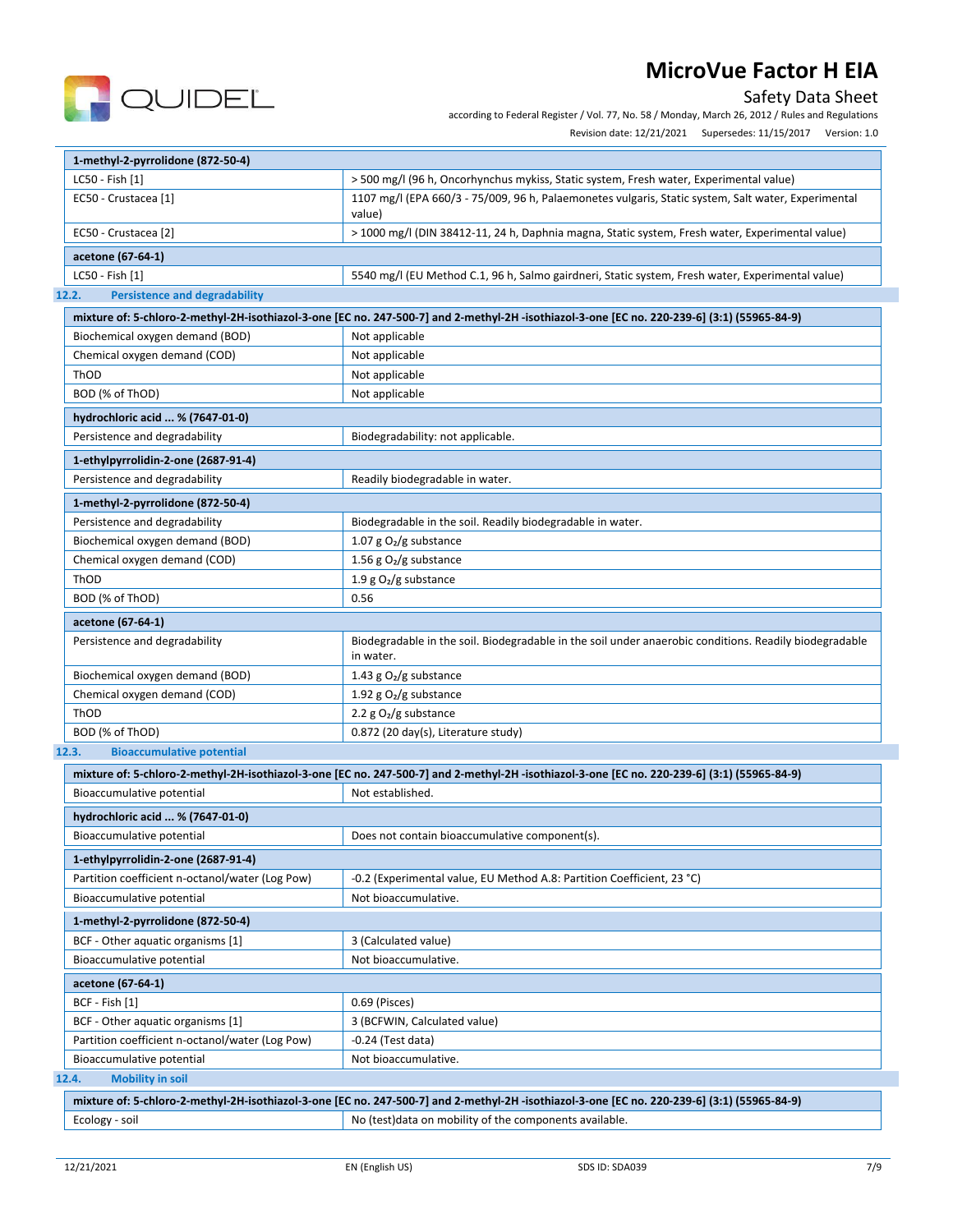

Safety Data Sheet

according to Federal Register / Vol. 77, No. 58 / Monday, March 26, 2012 / Rules and Regulations

Revision date: 12/21/2021 Supersedes: 11/15/2017 Version: 1.0

| hydrochloric acid  % (7647-01-0)                              |                                                                                                                         |
|---------------------------------------------------------------|-------------------------------------------------------------------------------------------------------------------------|
| Ecology - soil                                                | No (test)data on mobility of the components available. May be harmful to plant growth, blooming and<br>fruit formation. |
| 1-ethylpyrrolidin-2-one (2687-91-4)                           |                                                                                                                         |
| Surface tension                                               | 0.069 N/m (20 °C, 1 g/l, OECD 115: Surface Tension of Aqueous Solutions)                                                |
| Organic Carbon Normalized Adsorption Coefficient<br>(Log Koc) | 1.6 (log Koc, PCKOCWIN v1.66, Calculated value)                                                                         |
| Ecology - soil                                                | Low potential for adsorption in soil. Highly mobile in soil.                                                            |
| 1-methyl-2-pyrrolidone (872-50-4)                             |                                                                                                                         |
| Surface tension                                               | 0.407 N/m                                                                                                               |
| Organic Carbon Normalized Adsorption Coefficient<br>(Log Koc) | 1.32 (log Koc, Calculated value)                                                                                        |
| Ecology - soil                                                | Highly mobile in soil.                                                                                                  |
| acetone (67-64-1)                                             |                                                                                                                         |
| Surface tension                                               | 0.0237 N/m                                                                                                              |
| Ecology - soil                                                | No (test) data on mobility of the substance available.                                                                  |

### **12.5. Other adverse effects**

No additional information available

| <b>SECTION 13: Disposal considerations</b>                 |                                                                                               |
|------------------------------------------------------------|-----------------------------------------------------------------------------------------------|
| <b>Disposal methods</b><br>13.1.                           |                                                                                               |
| Regional legislation (waste)                               | : Disposal must be done according to official regulations.                                    |
| Waste treatment methods                                    | : Dispose of contents/container in accordance with licensed collector's sorting instructions. |
| Sewage disposal recommendations                            | : Disposal must be done according to official regulations.                                    |
| Additional information                                     | Flammable vapors may accumulate in the container.                                             |
| Ecology - waste materials                                  | Avoid release to the environment.                                                             |
| <b>SECTION 14: Transport information</b>                   |                                                                                               |
| <b>Department of Transportation (DOT)</b>                  | : Not regulated                                                                               |
| <b>International Maritime Dangerous Goods (IMDG)</b>       | : Not regulated                                                                               |
| <b>International Air Transportation Association (IATA)</b> | : Not regulated                                                                               |

| <b>SECTION 15: Regulatory information</b>                                                                                                                             |                   |           |
|-----------------------------------------------------------------------------------------------------------------------------------------------------------------------|-------------------|-----------|
| 15.1. US Federal regulations                                                                                                                                          |                   |           |
| <b>MicroVue Factor H EIA Kit</b>                                                                                                                                      |                   |           |
| All components of this product are present and listed as Active on the United States Environmental Protection Agency Toxic Substances Control<br>Act (TSCA) inventory |                   |           |
| mixture of: 5-chloro-2-methyl-2H-isothiazol-3-one [EC no. 247-500-7]<br>and 2-methyl-2H -isothiazol-3-one [EC no. 220-239-6] (3:1)                                    | CAS No 55965-84-9 | $< 1\%$   |
| hydrochloric acid  %                                                                                                                                                  | CAS No 7647-01-0  | $1 - 5%$  |
| 1-ethylpyrrolidin-2-one                                                                                                                                               | CAS No 2687-91-4  | $1 - 5%$  |
| 1-methyl-2-pyrrolidone                                                                                                                                                | CAS No 872-50-4   | $1 - 10%$ |
| acetone                                                                                                                                                               | CAS No 67-64-1    | $1 - 10%$ |
| Contains chemical(s) subject to TSCA 12b export notification if product is shipped outside the U.S                                                                    |                   |           |
| 1-methyl-2-pyrrolidone                                                                                                                                                | CAS No 872-50-4   | $1 - 10%$ |

Chemical(s) subject to the reporting requirements of Section 313 or Title III of the Superfund Amendments and Reauthorization Act (SARA) of 1986 and 40 CFR Part 372.

| hydrochloric acid  %          | -01-0<br>$\overline{\phantom{a}}$<br>، No<br>7647-<br>. AN       | $F^{\alpha}$<br>$\overline{\phantom{0}}$<br>- 576 |
|-------------------------------|------------------------------------------------------------------|---------------------------------------------------|
| -methyl-<br>-pyrrolidone<br>. | ג-∩5∩.<br>Nr<br>$\sim$ $\sim$ $\sim$ $\sim$ $\sim$ $\sim$ $\sim$ | 10%<br>$\overline{\phantom{0}}$                   |